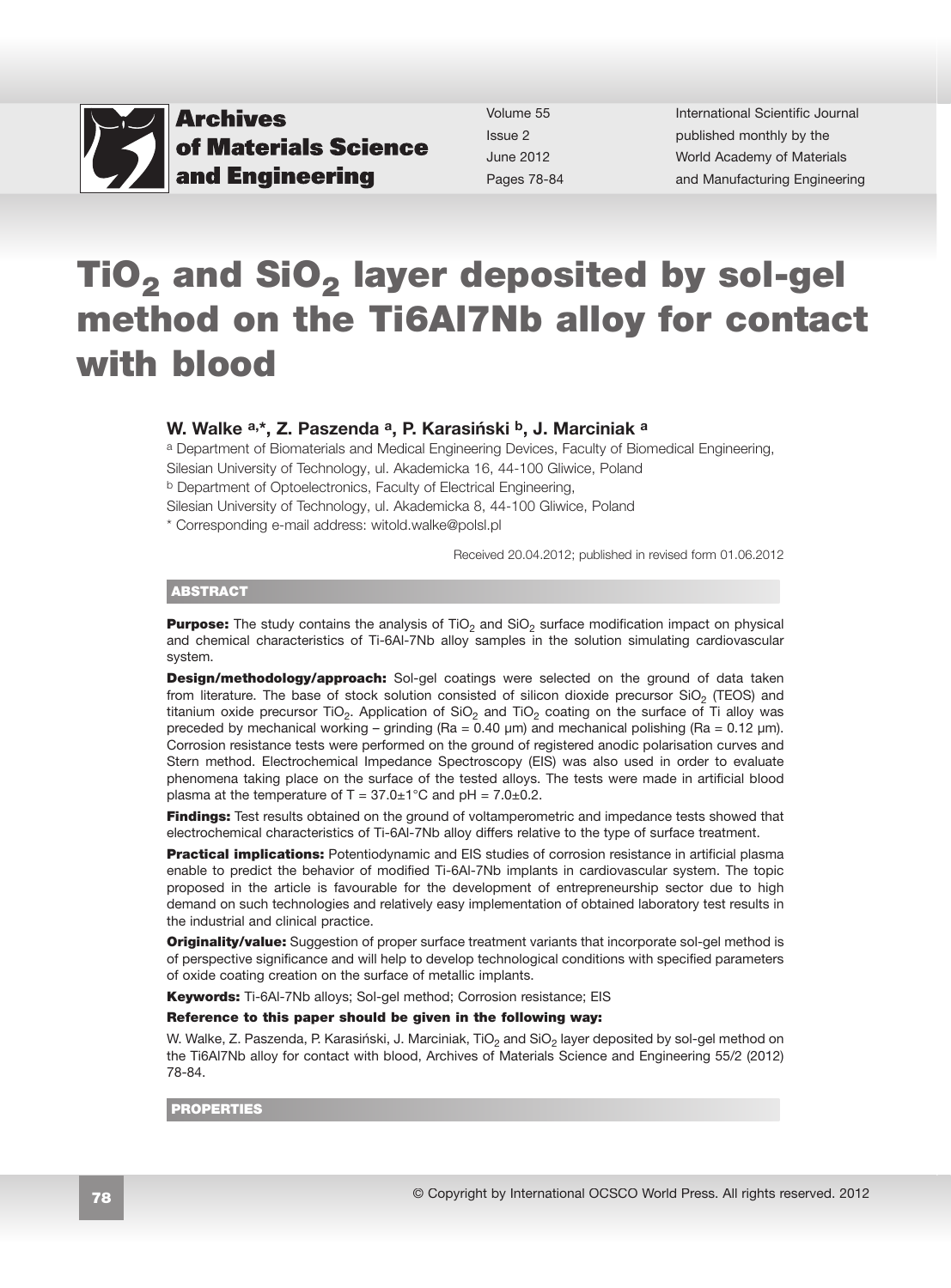## **1. Introduction**

In order to increase biocompatibility of metallic biomaterials, first their corrosion resistance should be increased. Issues of implants' corrosion should be analyzed with reference to the correlation between the implantation environment, implant's mechanical and physiochemical properties [1,2].

Biomaterial introduced to the cardiovascular system cannot cause irreversible damage to protein structure, blockage of enzymes activity, change in the electrolyte composition or damage or release of a large number of morphological blood components. In addition, it cannot initiate toxic, immunologic or mutagenic reactions. The presence of a metal implant in the cardiovascular system (vascular stent, mechanical cardiac valve) initiates complex reactions between blood constituents and its surface, which can result in haemostasis [3-6].

The process of interaction between blood and the implantation materials is not fully known yet. It is generally accepted that as a result of a contact between blood and 'artificial' surface of an implant, in the first place protein adsorption (mainly fibrinogen) takes place. In the event that the adsorbed fibrinogen undergoes the processes of denaturisation, other platelet and plasma blood coagulation factors are activated in a cascade-like manner. As a result, a thrombus is formed. One of the concepts explaining the mechanism of the initiation of the coagulation processes is based on a band solid body model. Based on the Gutman study, it has been established that fibrinogen has an electron structure characteristic of semiconductor materials. The width of its forbidden band is 1.8 eV. The valence and the conduction band are located 0.9 eV below or over the Fermi level, respectively. Thus, the processes of transformation of the protein from an inactive form (fibrinogen) to an active form (fibrin) can be connected with an electrochemical reaction between the protein and the material surface that contacts with the blood. Electrons from the valence band of the fibrinogen, transferred to the implant material, cause protein decomposition. As a consequence, the protein is transformed to fibrin monomer and peptide monomer. Next, the process of their arrangement in a lattice takes place, leading to an irreversible thrombus formation [7-10].

Based on the analysis, it seems justifiable to modify physical properties of the surface of implant materials by means of surface processing. Creating layers of high corrosion resistance, as well as semiconductor or dielectric properties, on the surface of implants used in the cardiovascular system can effectively inhibit the transfer of electrons from the valence band of fibrinogen. As a result, it can prove an effective way of reducing the processes of blood coagulation caused by the contact with the implant surface [11-13].

One of the methods increasing biocompatibility of biomaterials is application of the sol-gel method in order to create thin oxide Ti-Si-, P-, Ca-based layers. Low deposition temperature, ensuring stability of mechanical properties of metallic substrate, is the major advantage of this method. Furthermore, this method provides homogeneity of the sol, size control of policondensate particles, large number of metaloorganic and nonorganic compounds. Moreover, the sol-gel method allows to obtain porous materials of both ordered and disordered structure [14,15].

# **2. Materials and methods**  1. Introduction 2. Materials and methods

Samples made of Ti-6Al-7Nb alloy taken from wire rod with diameter  $d = 14$  mm were selected for the tests. Chemical composition and alloy structure were both in accordance with recommendations of standards: ISO 5832-3 and ISO 5832-11 - Table 1.

The tests were made on samples with differentiated way of surface preparation. Roughness differentiation was obtained thanks to application of mechanical working - grinding  $(Ra = 0.40 \text{ µm})$  and mechanical polishing  $(Ra = 0.12 \text{ µm})$ .

| able |  |
|------|--|
|      |  |

| Chemical compositions of investigated Ti-6Al-7Nb alloy |  |
|--------------------------------------------------------|--|
|--------------------------------------------------------|--|

| Element        | Acc. to<br><b>ISO</b> | Ladle analysis |  |  |
|----------------|-----------------------|----------------|--|--|
|                | Mass concentration, % |                |  |  |
| Al             | 5.50-6.50             | 6.24           |  |  |
| Nb             | 6.50-7.50             | 6.84           |  |  |
| Ta             | $max\ 0.50$           | 0.37           |  |  |
| C              | $max$ 0.08            | 0.08           |  |  |
| Fe             | $max\ 0.25$           | 0.22           |  |  |
| H <sub>2</sub> | max 0,009             | 0.003          |  |  |
| N,             | max 0.05              | 0.03           |  |  |
| О,             | $max$ 0.2             | 0.18           |  |  |
| Ti             | balance               | balance        |  |  |

Next, sol-gel coatings, selected on the ground of data taken from literature, were applied on the surface prepared in such a way - Fig. 1.



Fig. 1. Scheme of the sol-gel method [16]

The base of stock solutions were: silicon dioxide precursor  $SiO<sub>2</sub>$  (TEOS) and titanium oxide precursor TiO<sub>2</sub>. Sols were obtained through mixing substrates with ethanol, hydrochloric acid and surface-active compound. The last step of layers synthesis process was drying and burning. The samples were dried in the open air for the time  $t=1$  h, and finally burned at the temperature of  $T = 430$  °C for the time of  $t = 30$  min.

Later, samples presenting consecutive steps of surface preparation were subject to pitting corrosion resistance tests. The tests were performed in accordance with recommendations of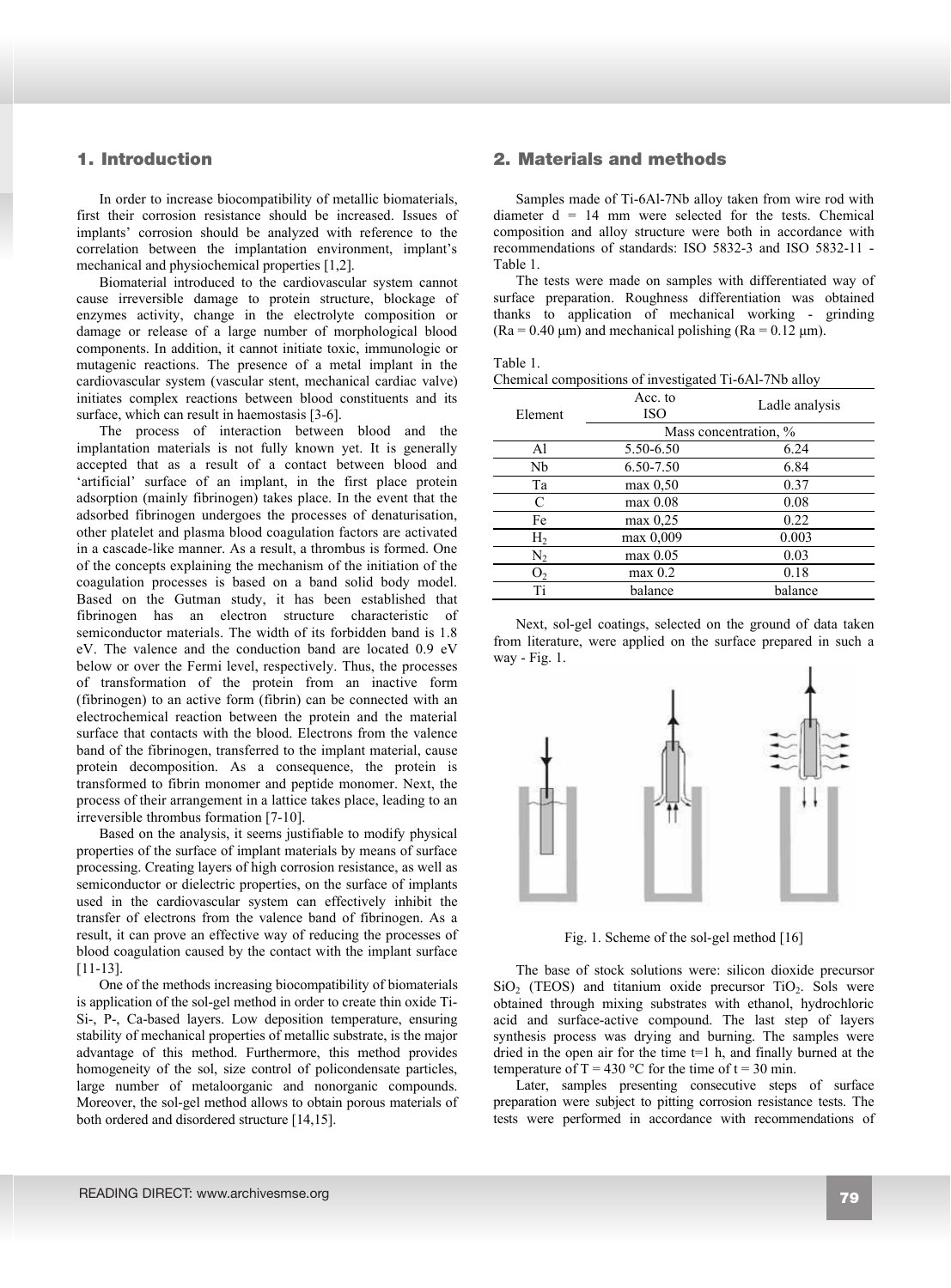PN-ISO 17475 standard. Anodic polarisation curves were registered by means of potentiostat PGP-201 by Radiometer. Saturated Calomel Electrode (SCE) of K-113 type served as reference electrode. Platinum electrode PtP-201 was used as the auxiliary electrode. Potential changed in anodic direction at the rate of 1 mV/s. Stern method was also applied to determine parameters that characterise resistance corrosion of the tested alloys.

In order to obtain information regarding physical and chemical properties of Ti-6Al-7Nb samples, electrochemical impedance spectroscopy tests were also performed. Measurements were made with application of measurement system Auto Lab PGSTAT 302N equipped with FRA2 (Frequency Response Analyser) module. The applied measurement system enabled to perform tests in frequency range 10<sup>4</sup>-10<sup>-3</sup>Hz. The tests enabled to determine impedance spectra of the system and matching measurement data to the equivalent system. It made the ground for determination of numerical values of resistance R and capacity C of the analysed systems. Impedance spectra of the tested system were presented in the form of Nyquist diagrams for various frequency values and in the form of Bode diagrams. Obtained EIS spectra were interpreted by means of the least square method after matching to the equivalent system [17,18].

All electrochemical tests were made artificial blood plasma at the temperature of T =  $37\pm1$ <sup>o</sup>C and pH =  $7.0 \pm 0.2$  - Tab. 2, Fig. 2.



Fig. 2. Scheme of the corrosion test

Table 2. Chemical composition of artificial plasma

| Chemical composition of artificial plasma |                                                       |  |  |  |  |
|-------------------------------------------|-------------------------------------------------------|--|--|--|--|
| Ingredients                               | Ingredients concentration,<br>$g/dm3$ distilled water |  |  |  |  |
| <b>NaCl</b>                               | 6.8                                                   |  |  |  |  |
| KCl                                       | 0.4                                                   |  |  |  |  |
| CaCl <sub>2</sub>                         | 0.2                                                   |  |  |  |  |
| MgSO <sub>4</sub>                         | 0.1                                                   |  |  |  |  |
| NaHCO <sub>3</sub>                        | 0.2                                                   |  |  |  |  |
| Na <sub>2</sub> HPO <sub>4</sub>          | 0.126                                                 |  |  |  |  |
| $NaH_2PO_4$                               | 0.026                                                 |  |  |  |  |
|                                           |                                                       |  |  |  |  |

## **3. Results**  3. Results

Potentiodynamic tests carried out in artificial plasma for Ti-6Al-7Nb alloy with modified surface proved differentiated resistance to pitting corrosion. Corrosion resistance test results (mean values of measurements) are compared in Tab. 2. Anodic polarisation curves of the selected samples are shown in Figs. 3 and 4.

On the ground of measurements it was proved that mean value of corrosion potential for grinded samples was  $E_{corr} = -309$ mV. Application of mechanical polishing caused increase of mean value of corrosion potential to  $E_{corr} = -275$  mV. Next, for samples with sol-gel coating applied on their surface, its value was:  $SiO<sub>2</sub>$ :  $E_{corr} = -172$  mV;  $TiO<sub>2</sub>$ :  $E<sub>corr</sub> = +2$  mV, respectively. Values of polarisation resistance Rp and corrosion current density  $i_{k_0r}$ , determined additionally with application of Stern method, for the respective variants of tested samples, amounted to, respectively:

- grinded samples Rp = 216 k $\Omega$ cm<sup>2</sup>, i<sub>kor</sub> = 0,120 µA/cm<sup>2</sup>,
- grinded and mechanically polished samples  $Rp = 237 k\Omega \text{cm}^2$ ,  $i_{corr} = 0,109 \mu A/cm^2$ ,
- samples with SiO<sub>2</sub> layer Rp = 377 kQcm<sup>2</sup>, i<sub>corr</sub> = 0,069  $\mu$ A/cm<sup>2</sup>.
- samples with TiO<sub>2</sub> layer Rp = 3750 k $\Omega$ cm<sup>2</sup>, i<sub>corr</sub> = 0,007 µA/cm<sup>2</sup>.

In the second stage of the study, which consisted in determination of physical and chemical characteristics of surface layers created by means of sol-gel method, EIS tests were made. Spectra determined in this way are presented in Figs. 5-8, while typical physical values are shown in Tab 4.

| `able |  |
|-------|--|
|-------|--|

| Results of electrochemical corrosion resistance tests of Ti-6Al-7Nb alloy (mean measurement values) |                          |               |                                |                |  |  |
|-----------------------------------------------------------------------------------------------------|--------------------------|---------------|--------------------------------|----------------|--|--|
| Method of surface preparing                                                                         | m'<br>-corr <sub>2</sub> | /cr<br>"corr. | $_{\rm low}$<br>$\mathbf{u}_n$ | m <sub>v</sub> |  |  |

| ivielhou of surface preparing       | $E_{\text{corr}}$ , III V                                               |                          | $I_{\text{corr}}$ , $\mu$ A/CIII                          |                          | $K_n$ , KS 2CM                      | $E_{tr}$ , III V                                       |         |
|-------------------------------------|-------------------------------------------------------------------------|--------------------------|-----------------------------------------------------------|--------------------------|-------------------------------------|--------------------------------------------------------|---------|
| Grinded                             | $-309$                                                                  |                          | 0.120                                                     |                          | 216                                 |                                                        |         |
| Polished                            | $-275$                                                                  |                          | 0.109                                                     |                          | 237                                 |                                                        |         |
| Polished + $SiO2$ layer             | $-172$                                                                  |                          | 0.069                                                     |                          | 377                                 | $+3361$                                                |         |
| Polished + $TiO2$ layer             |                                                                         | $+2$                     | 0.007                                                     |                          | 3750                                | $+3850$                                                |         |
| Table 4.<br>Results of the EIS test |                                                                         |                          |                                                           |                          |                                     |                                                        |         |
| Method of surface preparing         | $R_s$ , $\Omega$ ·cm <sup>2</sup> $R_{ct}$ , $k\Omega$ ·cm <sup>2</sup> |                          | $CPE_{dl}$                                                |                          |                                     | $CPE_p$                                                |         |
|                                     |                                                                         |                          | $Y_{dl}$ , $\Omega^{-1}$ cm <sup>-2</sup> s <sup>-n</sup> | $n_{d1}$                 | $R_p$ , k $\Omega$ ·cm <sup>2</sup> | $Y_p$ , $\Omega^{-1}$ cm <sup>-2</sup> s <sup>-n</sup> | $n_{p}$ |
| Grinded                             | 56                                                                      | $\overline{\phantom{a}}$ | $\overline{\phantom{a}}$                                  |                          | 2123                                | $0.393E - 4$                                           | 0.75    |
| Polished                            | 58                                                                      | $\overline{\phantom{a}}$ | -                                                         | $\overline{\phantom{a}}$ | 59283                               | 2.483E-7                                               | 0.91    |
| Polished $+$ SiO <sub>2</sub> laver | 58                                                                      | 13                       | 6.258E-7                                                  | 0.89                     | 18320                               | 5.481E-7                                               | 0.83    |
| Polished $+$ TiO <sub>2</sub> layer | 57                                                                      | 25                       | 2.478E-7                                                  | 0.88                     | 57543                               | 6.723E-7                                               | 0.92    |
|                                     |                                                                         |                          |                                                           |                          |                                     |                                                        |         |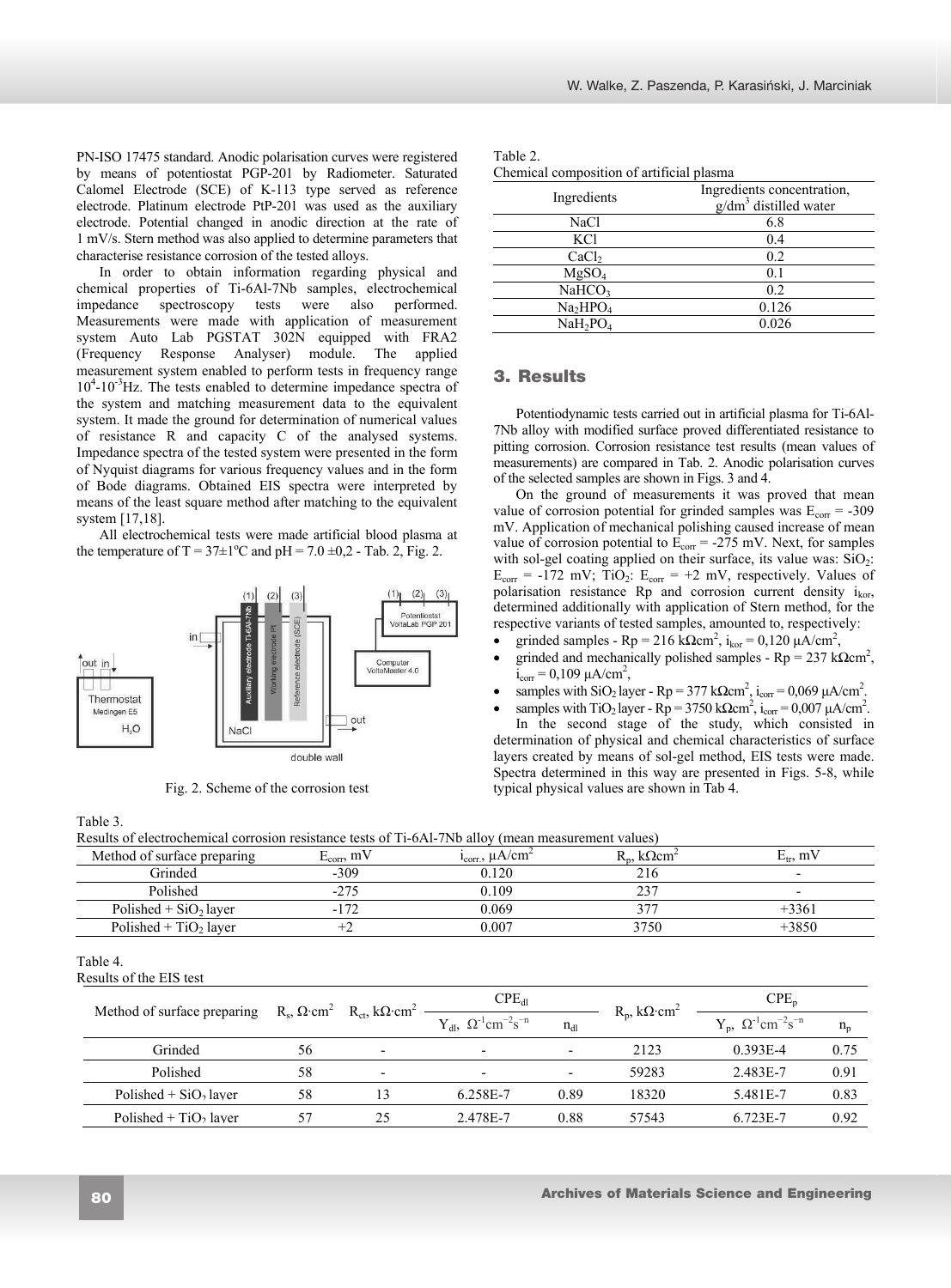

Fig. 3. Anodic polarization curves for Ti-6Al-7Nb alloy: a) after grinding, b) after grinding and mechanical polishing



Fig. 4. Anodic polarization curves for Ti-6Al-7Nb alloy: a) after grinding, mechanical polishing and SiO<sub>2</sub> layer deposition, b) after grinding, mechanical polishing and SiO<sub>2</sub> layer deposition after grinding, mechanical polishing and TiO<sub>2</sub> layer deposition



Fig. 5. Impedance spectra for samples made of Ti-6Al-7Nb alloy after grinding: a) Nyquist diagram, b) Bode diagram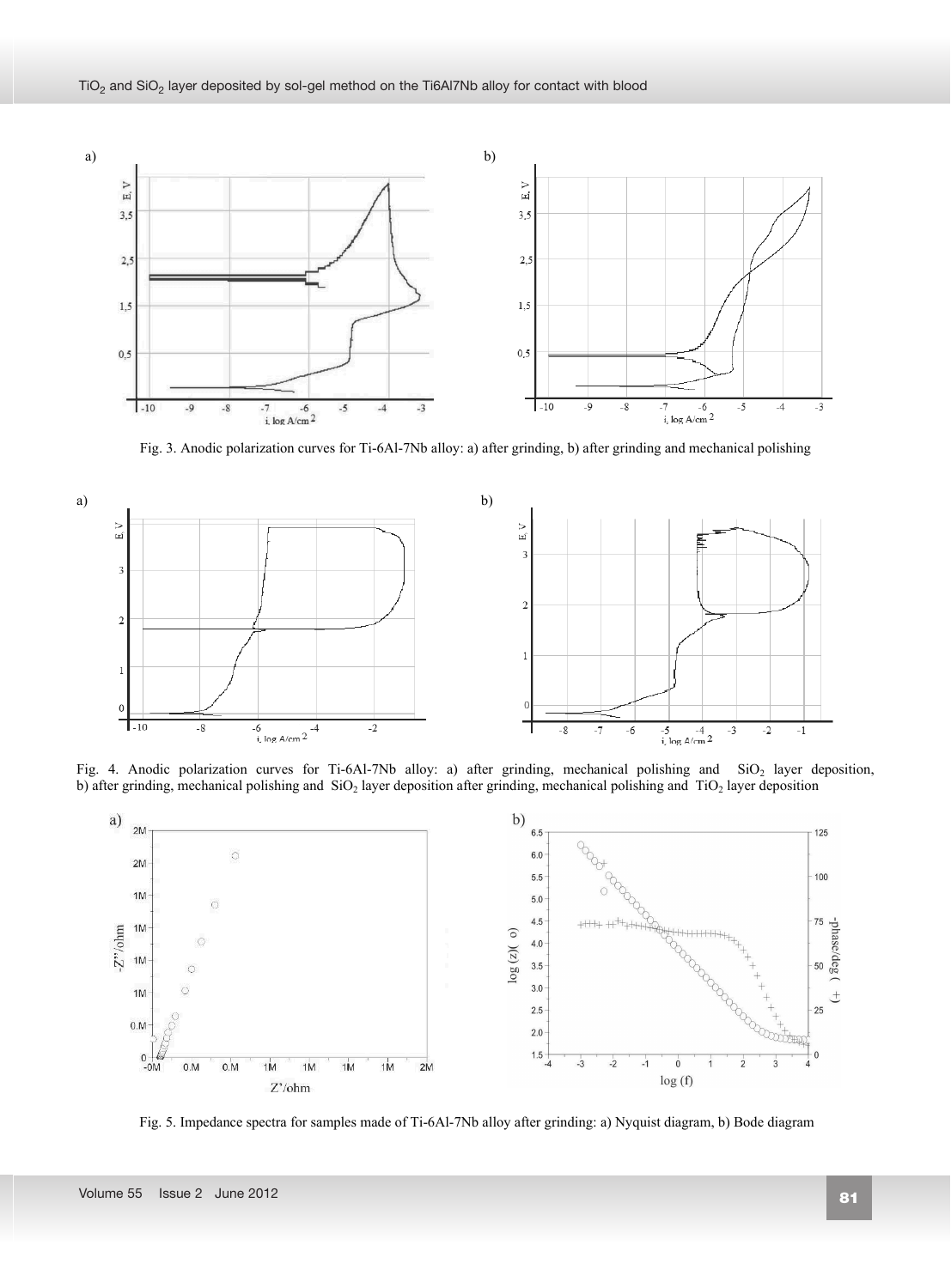

Fig. 6. Impedance spectra for samples made of Ti-6Al-7Nb alloy after grinding and mechanical polishing: a) Nyquist diagram, b) Bode diagram



Fig. 7. Impedance spectra for samples made of Ti-6Al-7Nb alloy after grinding, mechanical polishing and  $SiO<sub>2</sub>$  layer deposition: a) Nyquist diagram, b) Bode diagram



Fig. 8. Impedance spectra for samples made of Ti-6Al-7Nb alloy after grinding, mechanical polishing and TiO<sub>2</sub> layer deposition: a) Nyquist diagram, b) Bode diagram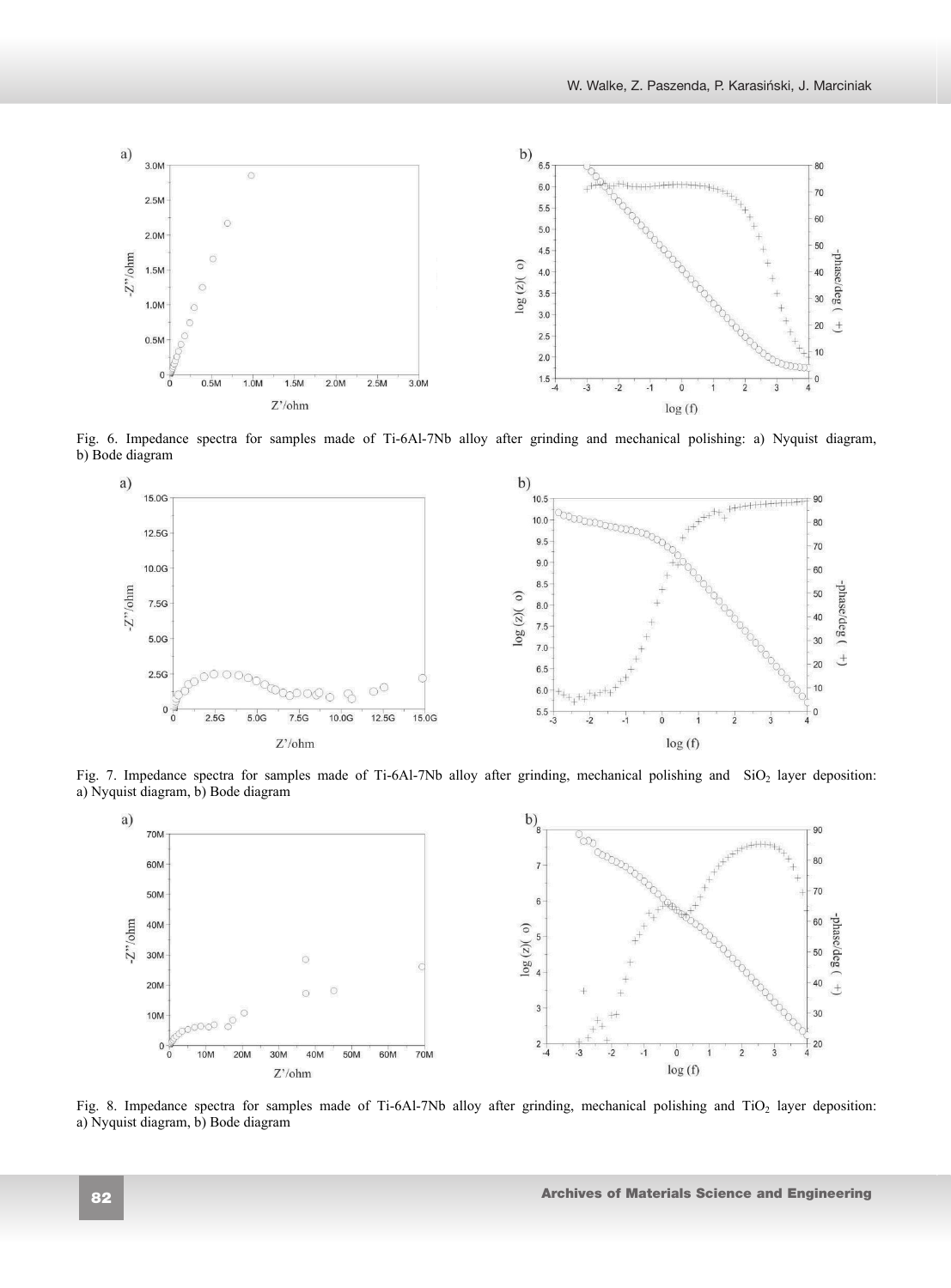Performed measurements aimed at determination of impedance on the phase boundary of systems: Ti-6Al-7Nb alloy passive layer - solution and Ti-6Al-7Nb alloy - surface layer (TiO<sub>2</sub> or SiO<sub>2</sub>, applied by means of sol-gel method) - solution. Phase boundary impedance characteristics was made through approximation of experimental data with application of physical electrical equivalent model. Phenomena taking place in the system of Ti-6Al-7Nb alloy - passive layer - solution were described with application of electrical equivalent model that consisted of parallel CPE system connected with resistance of ion transition through phase boundary  $R<sub>ct</sub>$  and electrolyte resistance Rs - Fig. 9 [19,20].



Fig. 9. Model of electrical equivalent circuit for the system: Ti-6Al-7Nb alloy - oxide layer - artificial plasma

A mathematical model of impedance for the system of: Ti-6Al-4V alloy - passive layer - solution is represented by equation  $[19] (1)$ :

$$
Z = R_{S} + \frac{1}{\frac{1}{R_{p}} + Y_{p}(j\omega)^{n_{p}}}
$$
 (1)

Next, for the system of Ti-6Al-7Nb alloy - surface layer  $(TiO<sub>2</sub>)$ or  $SiO<sub>2</sub>$ ) - solution in the equivalent model, presence of a double layer was additionally taken into consideration, by expanding the system by a parallel system of  $\text{CPE}_{\text{dl}}$  and transition resistance  $\text{R}_{\text{ct}}$  -Fig. 10.



Fig. 10. Model of electrical equivalent circuit for the system: Ti-6Al-7Nb alloy - oxide layer - artificial plasma

A mathematical model of impedance for the system of: Ti-6Al-4V alloy - double layer - solution is represented by equation (2):

$$
Z = R_{S} + \frac{1}{\frac{1}{R_{dl}} + Y_{dl}(j\omega)^{n_{dl}}} + \frac{1}{\frac{1}{R_{p}} + Y_{p}(j\omega)^{n_{p}}}
$$
(2)

# **4. Conclusions**  4. Conclusions

Corrosion resistance of biomaterials used for implants is their main biocompatibility criterion. Therefore, more and more studies related to surface modification of the existing biomaterials are made in order to obtain the best physical and chemical as well as mechanical characteristics of the material, with focus on the environment where the material will be used, and the type of work it is supposed to carry out or it will be subject to.

The structure and thickness of a surface layer play the main role in achieving the final quality of implants made of titanium alloy. There are many ways of forming it. The structure and the chemical makeup of the implants' layer, which is made of titanium and its alloys, can be modified using different methods, with the dominant methods being mechanical, chemical, electrochemical, and thermal. In addition to this, the physicochemical properties of the implants' surface can depend on the sterilization method applied in the final production process of the implants [14,21,22].

On the ground of the performed test it can be proved that the process of application of  $TiO<sub>2</sub>$  layer by means of sol-gel method performed in order to ensure proper procedures related to the quality of production of implants to be used in contact with blood, promotes positive changes by influencing improvement of corrosion resistance of this metallic biomaterial type.

## **References**  References

- [1] M.C. Advincula, D. Petersen, F. Rahemtulla, R. Advincula, J.E. Lemons, Surface analysis and biocorrosion properties of nanostructured surface sol-gel coatings on Ti6Al4V titanium alloy implants, Journal of Biomedical Materials Research Part B, Applied Biomaterials 80/1 (2006) 107-120.
- [2] S.M.A. Shibli, S. Mathai, Development and bioelectrochemical characterization of a novel  $TiO<sub>2</sub>-SiO<sub>2</sub>$  mixed oxide coating for titanium implants, Journal of Material Science 19 (2008) 2971-2981.
- [3] Z. Paszenda, J. Tyrlik-Held, Z. Nawrat, J. Żak, J. Wilczek, Usefulness of passive-carbon layer for implants applied in interventional cardiology, Journal of Materials Processing Technology 157-158C (2004) 399-404.
- [4] Z. Paszenda, Corrosion resistance of coronary stents in a coronary angioplasty, Corrosion Protection 11s/A (2004) 195-198 (in Polish).
- [5] H. Nan, Y. Ping, C. Xuan, L. Yongxang, Z. Xiaolan, C. Guangjun, Z. Zihong Z. Feng, C. Yuanru, L. Xianghuai, X. Tingfei, Blood compatibility of amorphous titanium oxide films synthesized by ion beam enhanced deposition, Biomaterials 19 (1998) 771-776.
- [6] J.Y. Chen, Y.X. Leng, X.B. Tian, L.P. Wang, N. Huang, P.K. Chu, P. Yang, Antithrombotic investigation of surface energy and optical bandgap and hemocompatibility mechanism of Ti $(Ta^{+5})O<sub>2</sub>$  thin films, Biomaterials 23 (2002) 2545-2552.
- [7] N. Huang, P. Yang, Y. Leng, J. Chen, H. Sun, J. Wang et al., Hemocompatibility of titanium oxide films, Biomaterials 24 (2003) 2177-2187.